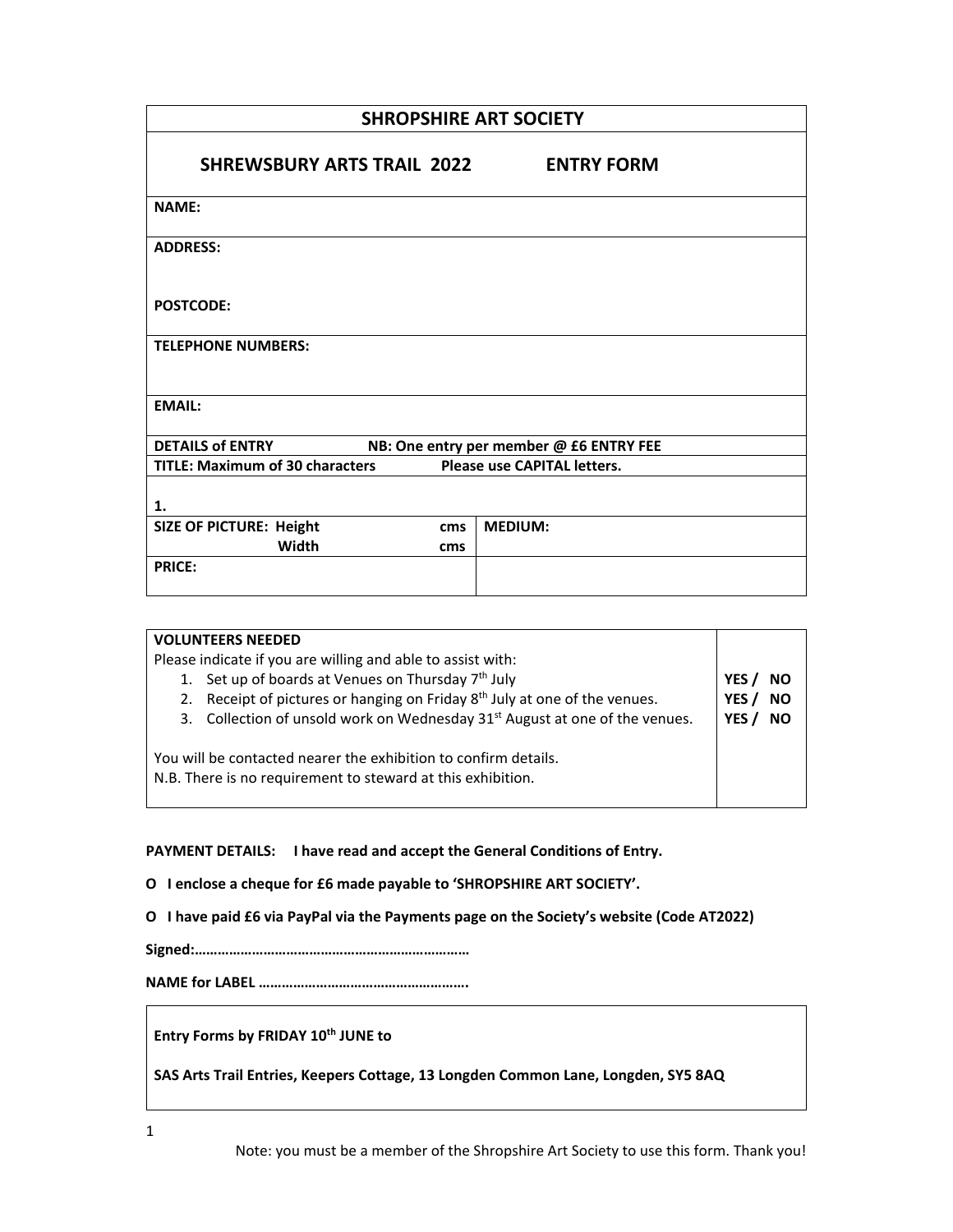# **Shropshire Art Society SHREWSBURY ARTS TRAIL 2022**

## **VENUES: St Mary's Church Unitarian Church The Cathedral (Town Walls)**

Allocation of pictures to venues will be by entries drawn from a 'Hat' and hung in position in the respective venues at the discretion of the hanging committee.

Allocation to venue will be completed prior to Hand In and you will be notified by email and in person, if possible, at the end of the Summer Exhibition.

| <b>DATES AND TIMES</b>                                                               |  |  |
|--------------------------------------------------------------------------------------|--|--|
| Closing date for entries: FRIDAY JUNE 10 <sup>th</sup>                               |  |  |
| Hand-in day: FRIDAY 8 <sup>th</sup> JULY To allocated Venue. Between 10am and 11am   |  |  |
| Collection day: WEDNESDAY 31st AUGUST<br>From Allocated Venue. Between 10am and 11am |  |  |

**ENTRY FEE £6 One picture per member COMMISSION on SALES 25%** 

### **GENERAL CONDITIONS OF ENTRY**

#### **GENERAL INFORMATION**

- 1. Copies, reproductions, works over a photographic base or other aided basis will be rejected.
- 2. NO NFS (Not for Sale).
- 3. HAND IN and COLLECTION times must be adhered to.
- 4. Commission will be deducted from all sales. Payment will be made after the Exhibition.
- 5. The Society cannot deliver work to purchasers.
- 6. Exhibitors may not make private sales during the exhibition.
- 7. No change to the entry details price, title etc may be made after the closing date.
- 8. All work submitted will be hung subject to restrictions of space and the application of these conditions of entry.
- 9. All work is submitted to the exhibition team appointed by the Committee of the Society.